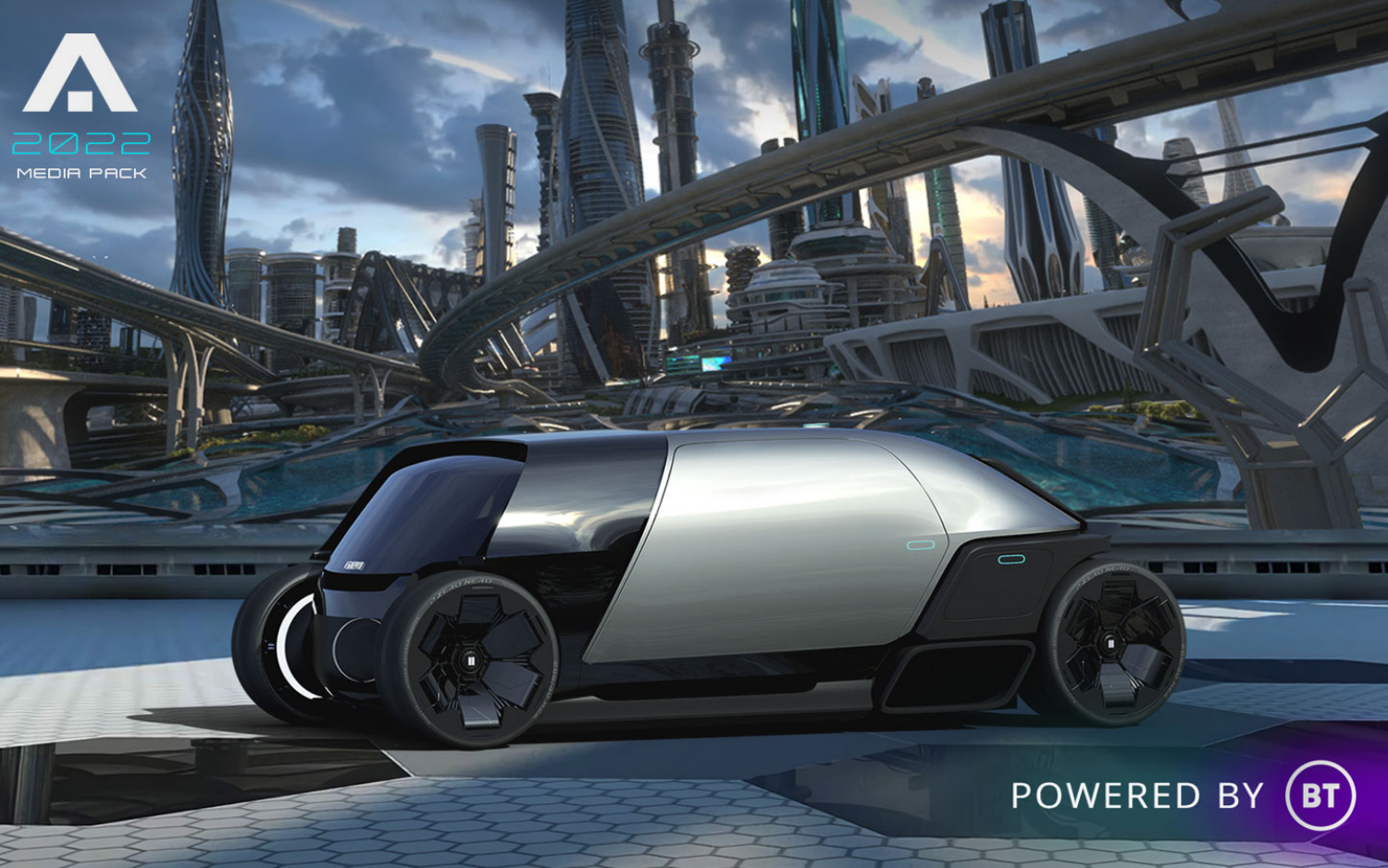

IoT AUTOMOTIVE.NEWS is a world-leading Internet of Things news platform for the Automotive/IOT sector, bringing you all the latest news and in-depth analysis on manufacturers and suppliers shaping this market.

We've built a powerful publishing engine to create, syndicate and market quality editorial content at scale — and for marketers to express themselves like never before.

Through our dedicated platform we are changing the way content is created, distributed, consumed and shared. We offer advertisers and sponsors unrivalled access to a range of audiences, including senior executives and decision-makers across the globe.

Through a combination of our digital media and social marketing solutions, we provide you with unique access to this influential and hard-to-reach audience within a high quality editorial environment.

We work with key players such as AT&T, British Telecom (BT), CISCO, Ericsson, Gemalto and Nvidia in promoting their solutions to the OEM's and Tier 1 suppliers.

Areas of coverage include: >> Artificial Intelligence >> Autonomous Driving >> ADAS >> Cyber Security >> Connectivity >> Infrastructure >> Intelligent Navigation >> Industry 4.0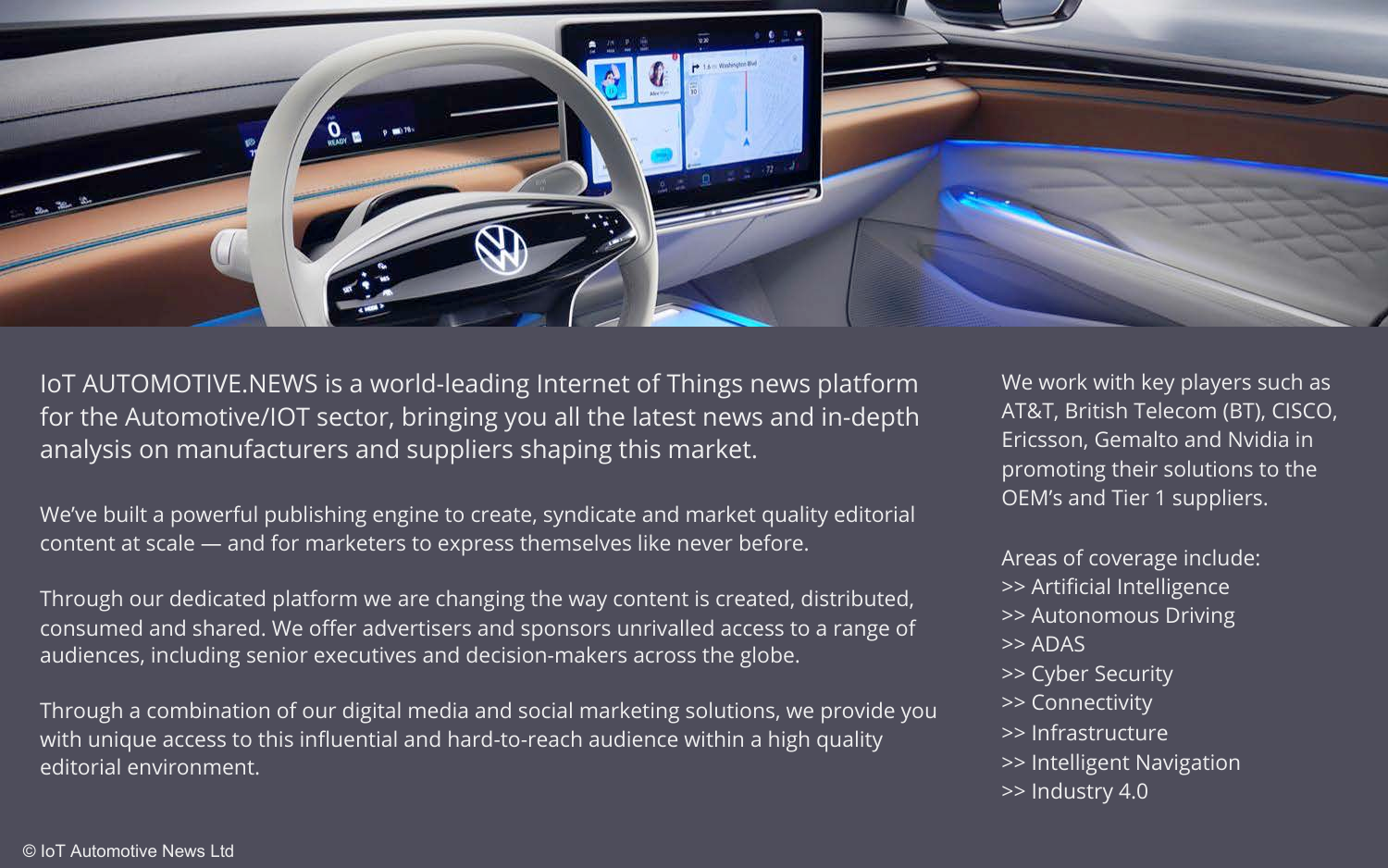

### SPECIAL REPORTS

Our stable of in-depth reports and supplements drills deeper into more specialist content targeted at specific sectors within our audience.

Special Reports from IoT AUTOMOTIVE.NEWS are designed to set the agenda on big trends, applying high quality and independent editorial.

### **WEBINARS**

A webinar with IoT AUTOMOTIVE.NEWS allows an advertiser to demonstrate thought leadership, deliver targeted branding and drive lead generation. Our team will develop a topic and agenda to suit the audience's appetite and sponsor's industry, develop a custom co-branded marketing campaign and manage all operational and technical support.

# REACH YOUR AUDIENCE ON PC, TABLET OR PHONE

Thanks to our platform-independent approach, readers have the flexibility of accessing our news on any modern device on all popular platforms from PCs to tablets and smartphones (e.g. Windows PC, Mac, iOS, Android, etc.).

Powerful and flexible HTML 5 platform, delivering a consistent experience adapting across all HTML5 compatible browsers and devices. Phones, tablets and beyond.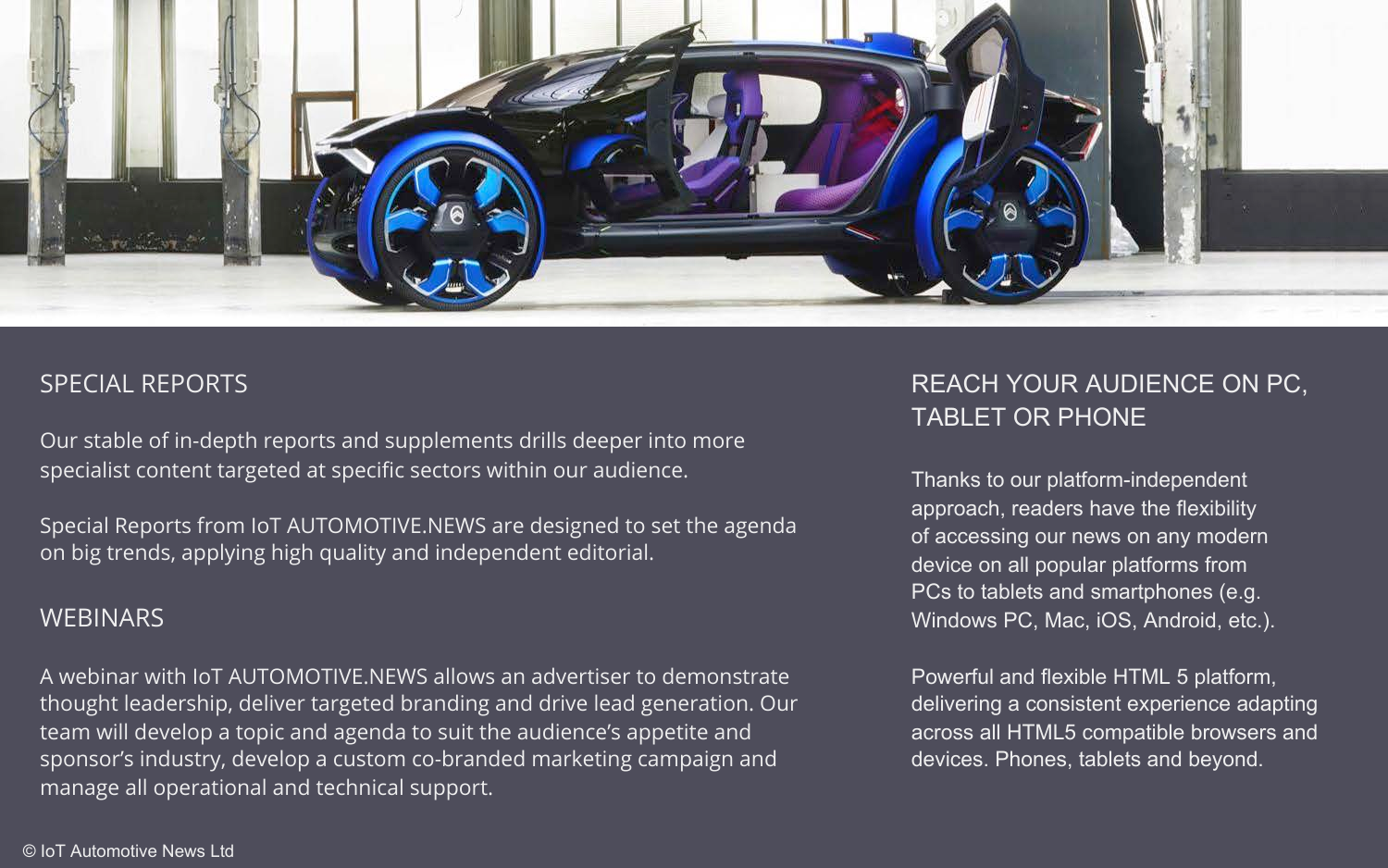

### SOLUTIONS

In a world's first, IoT AUTOMOTIVE.NEWS creates and hosts customs client microsites on our news platform, incorporating rich media, multimedia (videos), brochures, white papers, hyperlinks to corporate website and social networks like Facebook, LinkedIn and Twitter.

IoT AUTOMOTIVE.NEWS dedicated social media marketing team delivers news campaigns across leading platforms, namely Facebook, LinkedIn and Twitter. Through LinkedIn's industry related channels and groups, we post regular news updates and features that are directly aimed at targeted audiences within the IoT Automotive sector.

LinkedIn isn't just a great networking tool — it can also be the perfect platform for B2B social media marketing.

## **BENEFITS**

- >> Increased brand exposure
- >> Increased traffic (website, social media pages)
- >> Develop loyal fans
- >> Provide marketplace insight
- >> Generate leads
- >> Improve search rankings
- >> Grow business partnerships
- >> Reduce marketing expenses
- >> Improve sales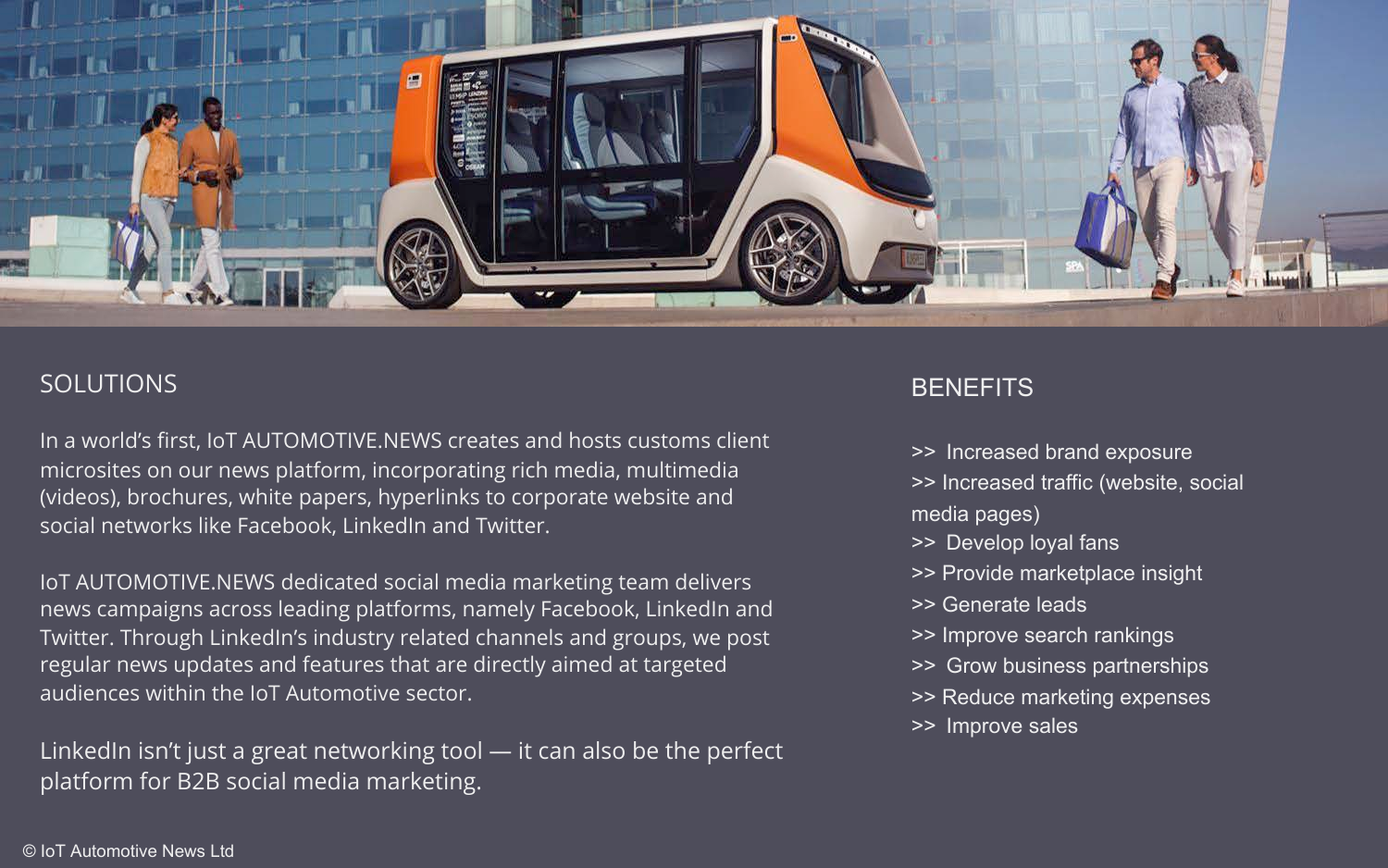

# AUDIENCE

IoT AUTOMOTIVE.NEWS delivers news to senior executives and decision makers through our news platform, social media campaigns and our weekly newsletter.

Google

Analytics

IoT AUTOMOTIVE.NEWS Key statistics by:

Avg. Time On Site 25.1 min

Pages/Session 9.59

Database of 16,000+ - includes all of the world's major OEMs and suppliers.

Audience Job Titles:

- 
- B. Engineering and Design E. Sales/Marketing/Communications
- 
- © IoT Automotive News Ltd

loT AUTOMOTIVE.NEWS newsletter: 3. Germany 6. Japan

Demographics [ Top 6 regions ]: 1. USA 4. China 2. Russia 5. UK

QuillEngage

- A. General/Corporate Management D. Manufacturing/Production Engineering
	-
- C. Purchasing F. Information Technology

### Linked in Reader **Demographics**

Top industries 26% Information Technology & Services 26% Automotive 16% Telecommunications

Top job titles 29% CEO / Executive Director 18% Technology Manager 12% Business / Corporate Strategist

### Top locations 11% San Francisco Bay Area 11% Bengaluru Area, India

11% London, United Kingdom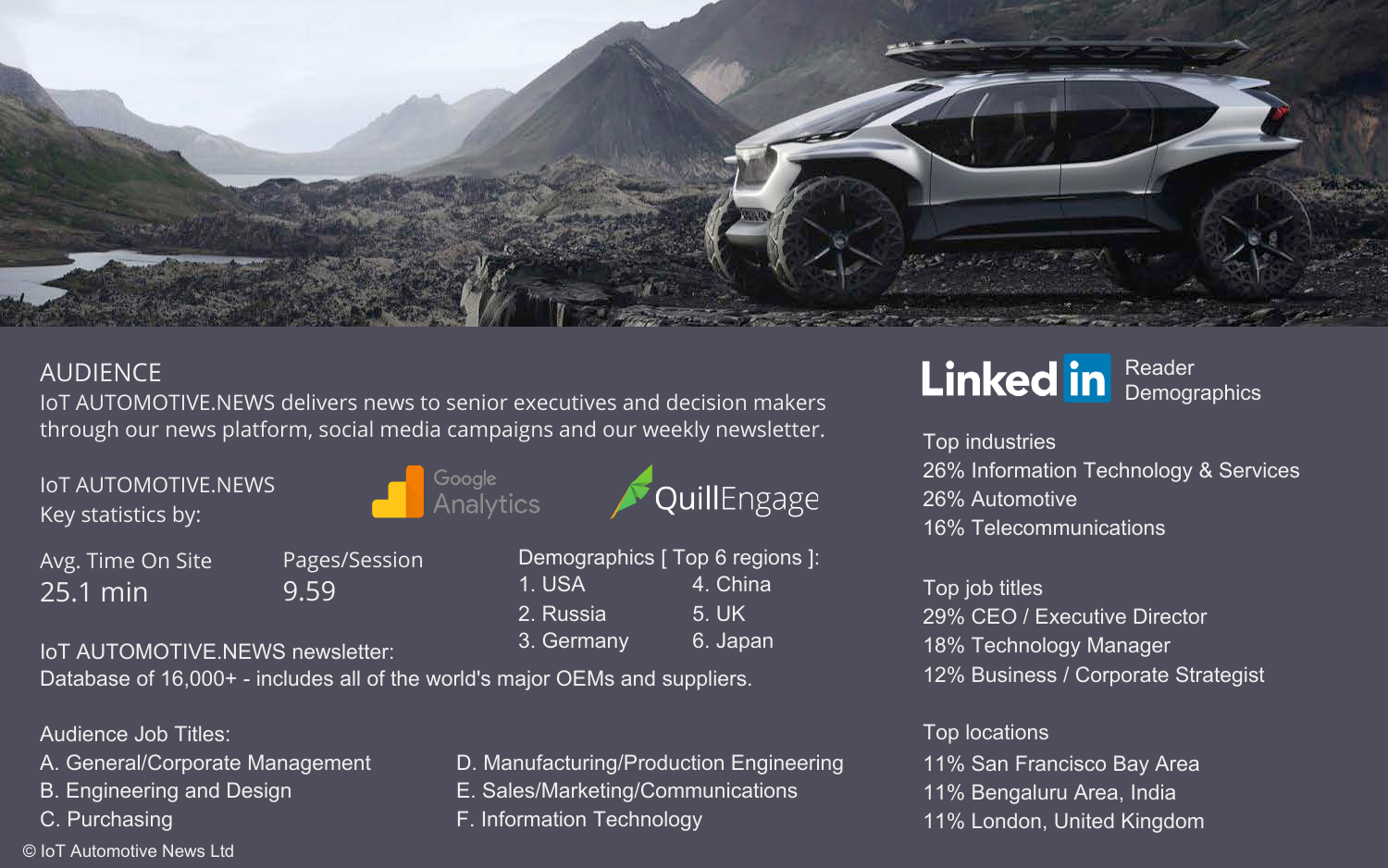![](_page_5_Picture_0.jpeg)

## **OPPORTUNITIES**

Advertising on IoT AUTOMOTIVE.NEWS digital platform connects brands to influential, affluent and engaged audiences, and aligns them with the creative thinking and campaign expertise of IoT AUTOMOTIVE.NEWS. Work with IoT AUTOMOTIVE.NEWS to find the best opportunities for advertising, sponsorship and branded partnerships for your client or your brand.

Social Media Marketing Solutions: Customised Micro Site

- 
- 
- + Interview/feature + Multimedia (videos) + PDF download
	-
- + Hyperlink banners + Unlimited press releases
- 

+ Promoted via Facebook, LinkedIn and Twitter.

Duration: 3 months Rate: €2,000 p/m<br>and the results they achieve.<br>6 months Rate: €1.500 p/m Rate: €1,500 p/m 12 months Rate: €1,250 p/m

© IoT Automotive News Ltd

Banner Solutions:

Duration: 3 months Rate: €1,500 p/m 6 months Rate: €1,200 p/m 12 months Rate: €1,000 p/m

Email blast: IoT AUTOMOTIVE.NEWS newsletter: database of 16,000+ includes all of the world's major OEMs and suppliers.

### Rate: POA

Our services provide a spectrum of opportunities to broaden campaigns